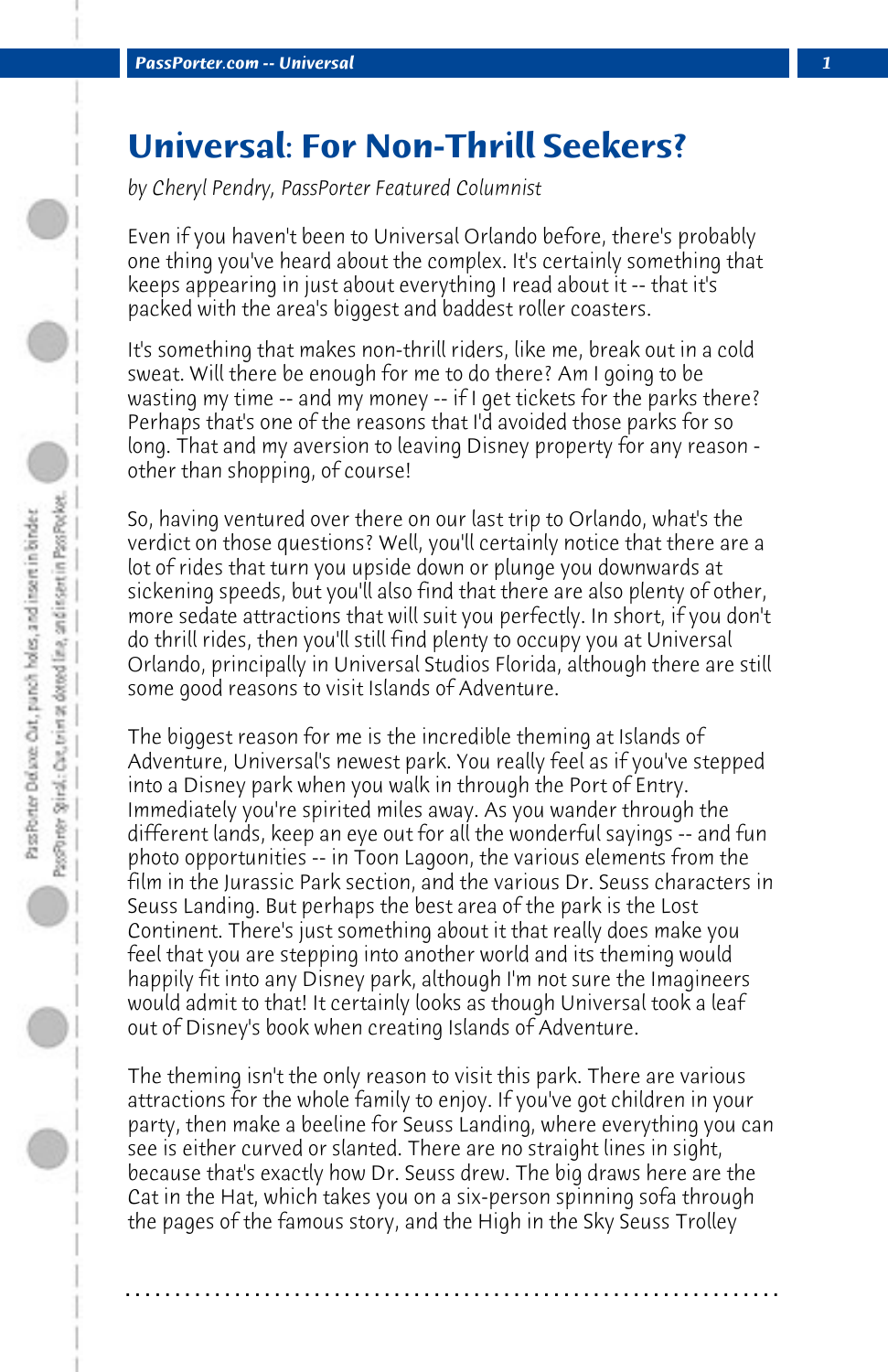Train Ride, the newest addition to Seuss Landing, which offers you a bird's eye view of this part of the park.

Of course, you'll also find the traditional rides here, each with a Seuss-like slant on them, such as the Caro-Seuss-el. While One Fish, Two Fish, Red Fish, Blue Fish, may be one of the more traditional rides, something like Dumbo the Flying Elephant in the Magic Kingdom, but there's a twist to it. You need to listen carefully to the song that's playing while you're up in the air steering your fish through an obstacle course of fountains. Of course, younger members of the family may just ignore this challenge altogether and attempt to get you as wet as they can!

And if you like to get wet, then Islands of Adventure has plenty of opportunities to do just that! Popeye and Bluto's Bilge Rat Barges, a longer -- and wetter! -- version of Kali River Rapids at Disney's Animal Kingdom, along with Dudley Do-Right's Ripsaw Falls, with its 75 foot plummet, are the places to head on a hot and sunny day. And if you don't want to get wet, you can use the water cannons to ensure that anyone who's a bit dry at the end of their adventure will be soaked to the skin when they finally get off!

Another water adventure is the Jurassic Park River Adventure, a raft ride where you're confronted by 'Raptors and a T-Rex, before plunging down the final 85 foot drop. If that doesn't sound like fun to you, you can always head to the nearby Discovery Centre while the rest of your party gets wet. This is a hidden gem with lots of things to see and do. Head downstairs and take an X-ray of a dinosaur egg. The result is something really cool!

Back at Universal Studios Florida there are plenty of attractions to enjoy where you won't be thrown around or left feeling queasy. Many of them are essentially shows or demonstrations of stunts, such as Twister... Ride It Out, where you'll feel the force of a tornado, or Earthquake, where you're trapped on the subway in San Francisco just as the "Big One" strikes. For our money, we far preferred Earthquake as the effects were a lot more impressive, but both are well worth seeing.

Other shows that really are almost too good to fit into the show category are Shrek 4-D, where you follow the adventures of Shrek, Princess Fiona, Donkey and friends in Ogrevision -- you have been warned! Terminator 2: 3-D is regarded by some as the finest attraction at any theme park in Orlando and it seems wrong to describe as a show. It's a mix of live action stunts, special effects and 3-D imagery, with actors appearing to come out and go back into the screen. You won't see anything like it anywhere else. Having said that, Terminator does have

**. . . . . . . . . . . . . . . . . . . . . . . . . . . . . . . . . . . . . . . . . . . . . . . . . . . . . . . . . . . . . . . . . .**